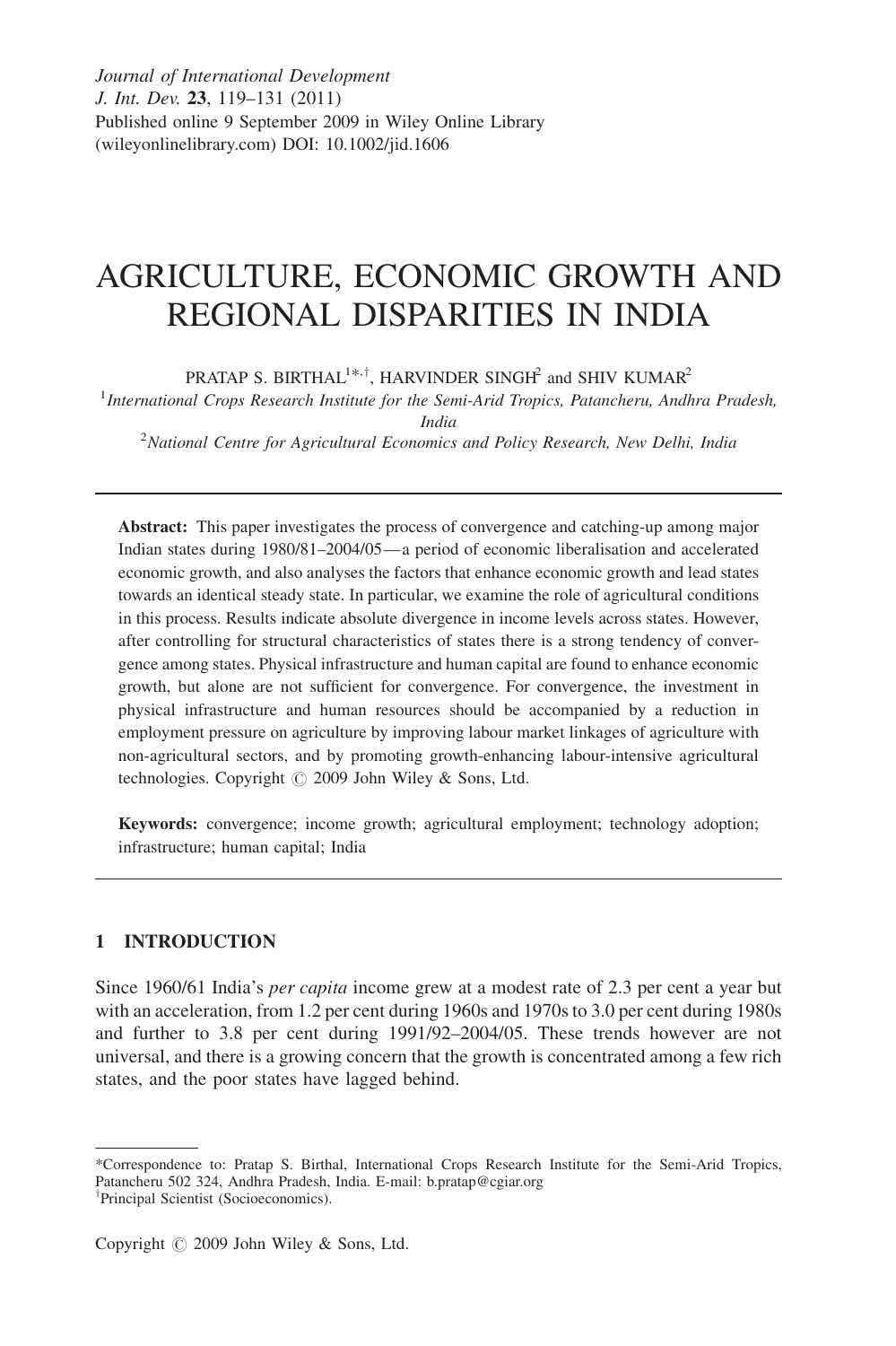India exhibits considerable heterogeneity in geography, climate, infrastructure, production structure and socio-cultural development; and inter-state variation in income growth could be due to significant differences in such structural characteristics across states. In recent years, a number of studies have investigated the trend in regional disparities in economic development in India and causes thereof (Cashin and Sahay, 1996; Bajpai and Sachs, 1996; Nagaraj et al., 1998; Rao et al., 1999; Aiyar, 2001; Sachs et al., 2002; Trivedi, 2003; Purfield, 2006; Nayyar, 2008), and most of these find a steady rise in regional disparities, and attribute this to cross-state differences in infrastructure, human capital and technology.

In this paper, we investigate (i) whether income levels across Indian states have been converging or diverging, and (ii) the factors underlying convergence or divergence with special focus on the role of agriculture, which has been recognised by development economists as an important source of economic growth since long (Lewis, 1954; Hirschman, 1958; Ranis and Fei, 1961; Johnston and Mellor, 1961; Kuznets, 1968). Their basic premise is that by releasing labour force for industrial activities, supplying cheap foodstuffs for expanding industrial labour force, creating market for domestically produced industrial products, and contributing to savings and foreign exchange through exports, the agricultural sector can contribute to the overall economic growth. Further, it is postulated that as the economies progress, share of agriculture in national income and labour force declines.

Johnston and Mellor (1961) consider linkages of agriculture within the agricultural sector and with the non-agricultural sectors crucial to economic growth. Agriculture generates forward linkages through provision of its outputs as intermediate inputs to industrial sector, and thus contributes to the growth of agro-processing and marketing activities, which in turn create opportunities for growth and import substitution. Agriculture has also strong backward linkages through its demand for industrial outputs like fertilizers, pesticides, machines and equipment, and financial, marketing and other support services. On the consumption side, rural population provides huge market for domestically manufactured products and services. Such demand-driven linkages are considered 'the strongest linkage' of agriculture in the development process, especially in economies dominated by small farmers (Mellor, 1976; Hazell and Roell, 1983; Hazell and Haggblade, 1991; Timmer, 2002; Thirtle et al., 2003). Expenditure patterns of small farmers are such that these favour growth of non-farm sector; small farmers spend more on rural non-traded goods, as compared to large farmers. Timmer (1996) from a perspective of political economy argues that 'agriculture can also influence process of economic growth through its potential to stabilise domestic food production and enhance food security'; and neglect of agriculture can lead to political and economic instability, which in turn can reduce level and efficiency of investment.

Some recent studies find mixed evidence regarding the role of agriculture in economic development. Yang and Zhu (2004) and Tiffin and Irz (2006) find agriculture as an important cause of economic growth, and conclude that economic growth cannot be sustained without improving agricultural productivity. Gardner (2005), on the other hand, reports no significant influence of agriculture on economic growth. Notwithstanding, Isabelle and Gardner (2007) on reviewing the development paths of some developed and developing countries conclude that agriculture has been an important source of economic growth in some countries and not in others.

Indian agriculture, consistent with the theory of economic development, witnessed a significant decline in its share in national income, but was not accompanied by a commen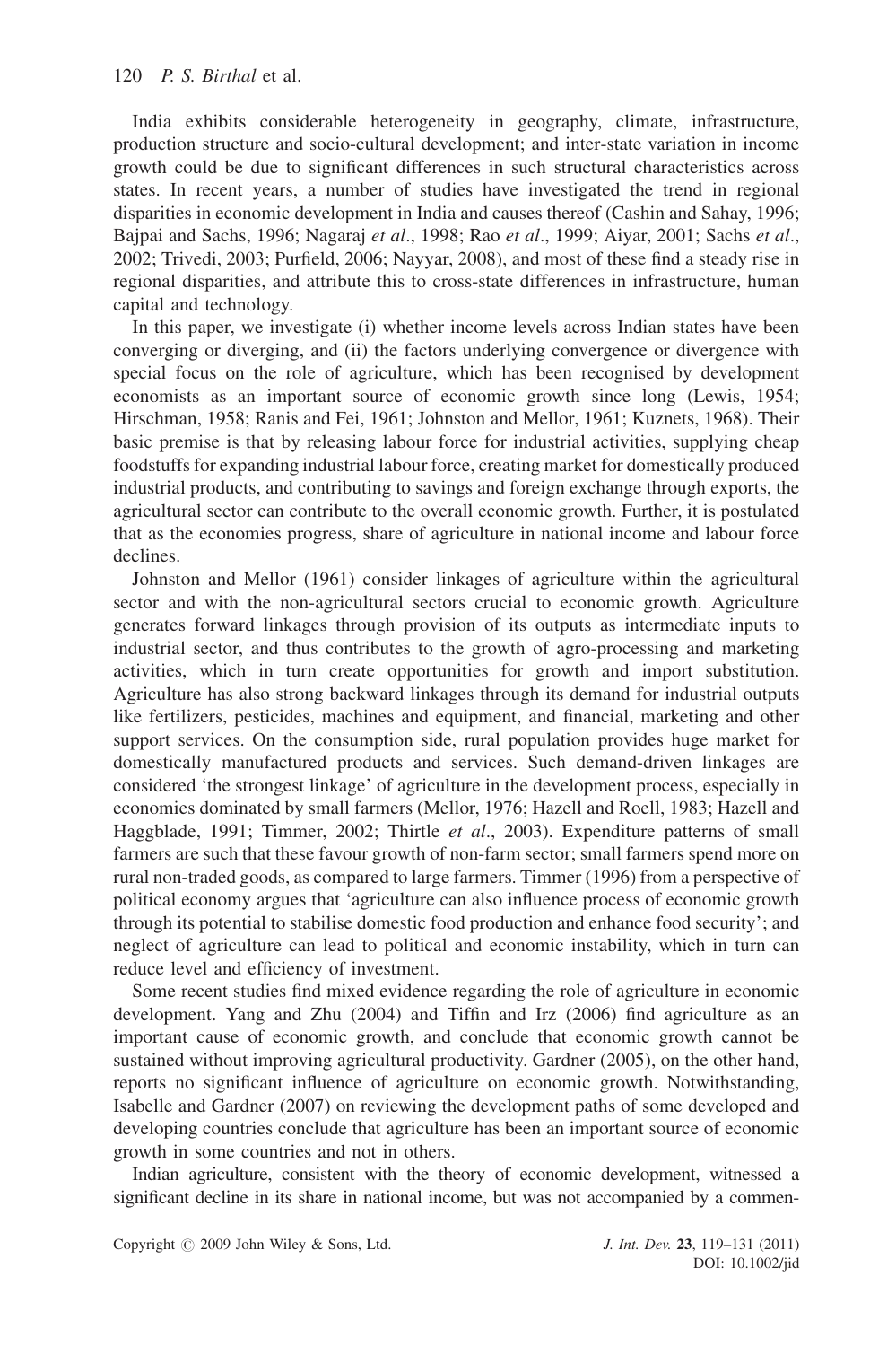surate decline in total workforce. Between 1970/71 and 2004/05 its share in national income declined from  $44.3$  to  $23.1$  per cent and in workforce from  $69.5$  to  $58.2$  per cent.<sup>1</sup> The slow rate of transfer of labour from agriculture to non-agricultural sectors is thus conjectured an important barrier to enhancing labour productivity in agriculture and thereby the overall economic growth, despite significant advances in bio-chemical and mechanical technology that facilitated a faster growth in agricultural production. Hence, with regard to the role of agriculture in the economic growth and convergence we hypothesise that (i) continued high employment pressure on agriculture is a major cause of lack of convergence among Indian states, and (ii) agricultural technology by enhancing productivity growth in agriculture can accelerate overall economic growth and reduce regional disparities.

Rest of this paper is organised as follows. The following section presents analytical approach used to investigate convergence. Section 3 describes data used to examine convergence. Section 4 presents the behaviour of cross-state disparities in both income levels and growth, and discusses causes thereof with special focus on agricultural conditions. Concluding remarks are made in the final section.

## 2 ANALYTICAL APPROACH

Convergence is the tendency of poor regions to grow faster and catch-up with rich regions (Barro, 1991; Barro and Sala-i-Martin, 1995). It is of two types:  $\sigma$ -convergence and  $\beta$ convergence.  $\sigma$ -convergence is measured as the standard deviation in logarithm of *per* capita income across regions, and denotes behaviour of cross-sectional dispersion of income over time. It occurs if cross-sectional dispersion in *per capita* income declines over time.  $\beta$ -convergence shows relationship between growth rate of *per capita* income and initial level of *per capita* income of regions, and is said to occur if the relationship between the two is significantly negative. In other words, the countries/regions with initial low level of per capita income tend to grow faster and catch-up with the rich countries/regions. Key assumption here is the diminishing rate of returns to capital. Poor regions have low level of physical capital and hence higher rate of returns on capital, and thus for any rate of investment the poor regions will grow faster compared to rich regions. The relationship between growth rate in *per capita* income of region  $i$  and its initial level of *per capita* income can be estimated as:

$$
\Delta y_{it} = \beta y_{it} + \gamma x_{it} + \varepsilon_{it} \tag{1}
$$

where  $y_{it}$  is *per capita* income of region i at the beginning of the period,  $\Delta y_{it}$  is growth rate of *per capita* income over the period,  $x_{it}$  is a set of variables influencing growth of region i, and  $\varepsilon_{it}$  is random disturbance. For convergence, the coefficient on  $y_{it}$  must be significantly less than zero.

Equation (1) represents the notion of conditional  $\beta$ -convergence. Conditional  $\beta$ convergence however is relevant when regional economies are not structurally similar. In other words, absolute  $\beta$ -convergence assumes homogeneity of structural characteristics (technology, preferences, culture, etc.) across countries/regions. Absolute  $\beta$ -convergence is a stronger version of  $\beta$ -convergence and occurs once the variation in structural

<sup>&</sup>lt;sup>1</sup>Figures on workforce pertain to 1971 and 2001 respectively.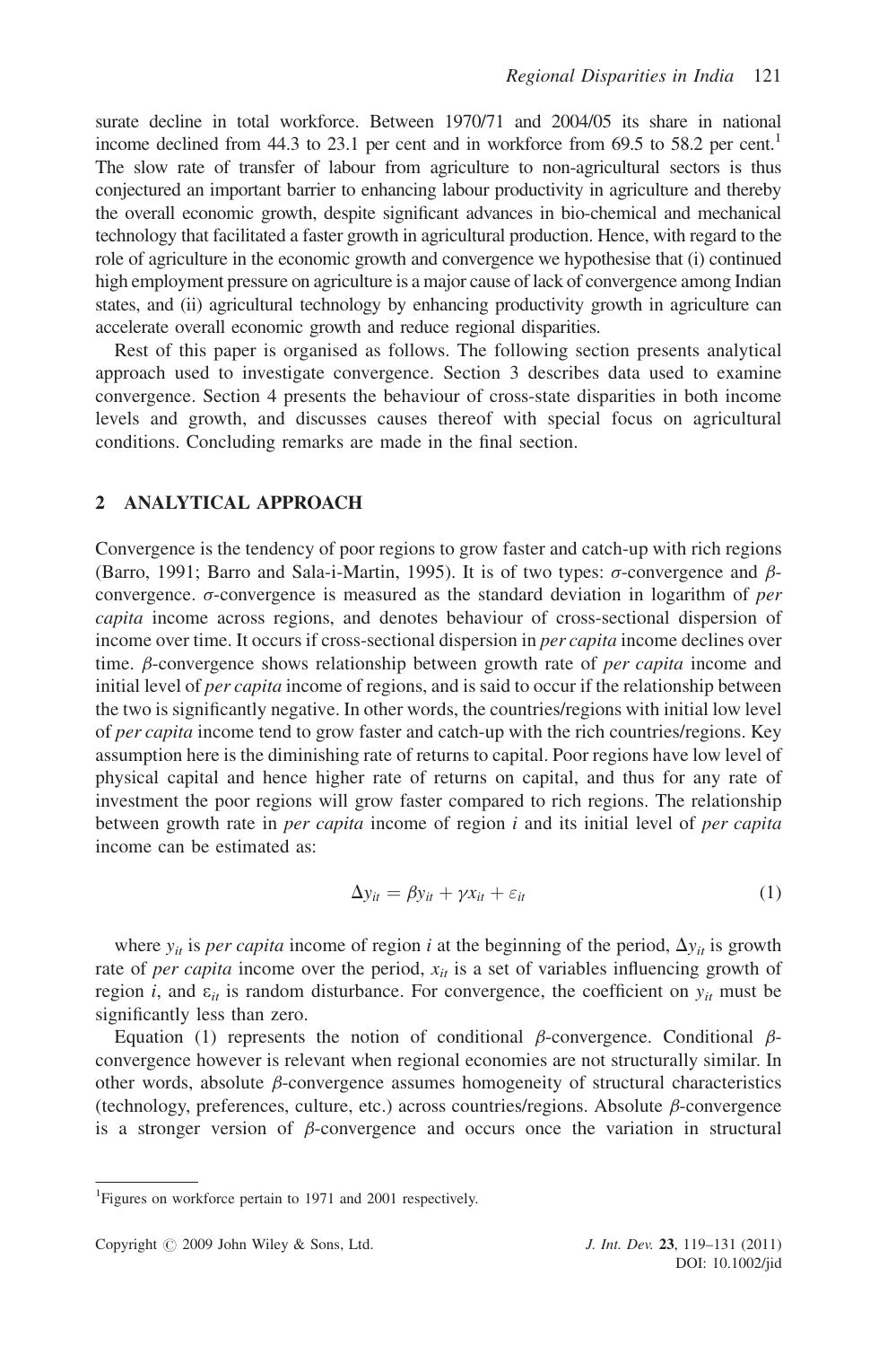characteristics is controlled for. Thus,  $x_i s$  in Equation (1) should be jointly insignificant for absolute  $\beta$ -convergence. Hence,  $\beta$ -convergence is consistent with  $\sigma$ -divergence.

Equation (1) can be estimated using both cross-section and panel data specifications. We use panel data specification because of its several advantages over cross-section specification (Islam, 1995). Panel data specification provides for large number of observations, allowing for more degrees of freedom, reduced collinearity among independent variables, and increased probability of getting more reliable parameter estimates (Wooldridge, 2002). Further, with panel data it is possible to control region-specific, time-invariant characteristics using fixed effects or random effects models, which is not possible with cross-section specification.

There is also another approach developed by Bernard and Jones (1996), which examines existence or non-existence of convergence and its nature (absolute or conditional) without controlling for structural variables unlike in conditional  $\beta$ -convergence. This approach tests convergence against a benchmark region. Let, the benchmark region is  $r$ , then the difference in *per capita* income of region  $i$  from region  $r$  can be written as:

$$
LnD_{it} = LnA_{rt} - LnA_{it}
$$
 (2)

where  $i = 1, 2, \ldots$ . N.  $A_{it}$  is per capita income of region i in year t, and  $A_{rt}$  is per capita income of the reference region r, and both are in logarithms. Then  $D_{it}$  is the *per capita* income of region  $i$  relative to the region r. If there is a convergence between regions  $i$  and  $r$ , then  $D_{it}$  is stationery. The estimating equation is then:

$$
LnD_{it} = (\delta_r - \delta_i) + (1 - \lambda)LnD_{it-1} + \varepsilon_{it}
$$
\n(3)

If there is no convergence, then  $\lambda = 0$  and  $\delta_i \neq \delta_{\rm r}$ . If  $\lambda$  is significantly  $> 0$  and  $\delta_i = \delta_{\rm r}$ , then regions will converge to the same level of *per capita* income. The drift term  $(\delta_r - \delta_i)$  will be small but non-zero. If  $\delta_i = \delta_{r_i}$ , then convergence is absolute. In other words, for absolute convergence drift term should be insignificantly different from zero.

#### 3 DATA

We examine the process of convergence and its underlying causes using data for 15 major Indian states for the period 1980/81–2004/05—a period of economic liberalisation, and high agricultural and overall economic growth. The sample states are: Andhra Pradesh, Bihar, Gujarat, Haryana, Himachal Pradesh, Karnataka, Kerala, Madhya Pradesh, Maharashtra, Orissa, Punjab, Rajasthan, Tamilnadu, Uttar Pradesh and West Bengal.<sup>2</sup> Together, these account for 94 per cent of the country's population and 88 per cent of the gross domestic product (GDP).

Data were compiled from various published sources. In this paper, we define per capita income as the GDP per person, and the information on GDP and population was collected from various issues of the national accounts statistics published by Central Statistical Organisation of the Ministry of Statistics and Programme Implementation, Government of India. Data on demographic variables were compiled from census of India—conducted

<sup>&</sup>lt;sup>2</sup>In 2000 three new states viz. Chhattisgarh, Jharkhand and Uttarakhand were carved out from Madhya Pradesh, Bihar and Uttar Pradesh, respectively. Data on income and other variables for these states was clubbed with their parent states.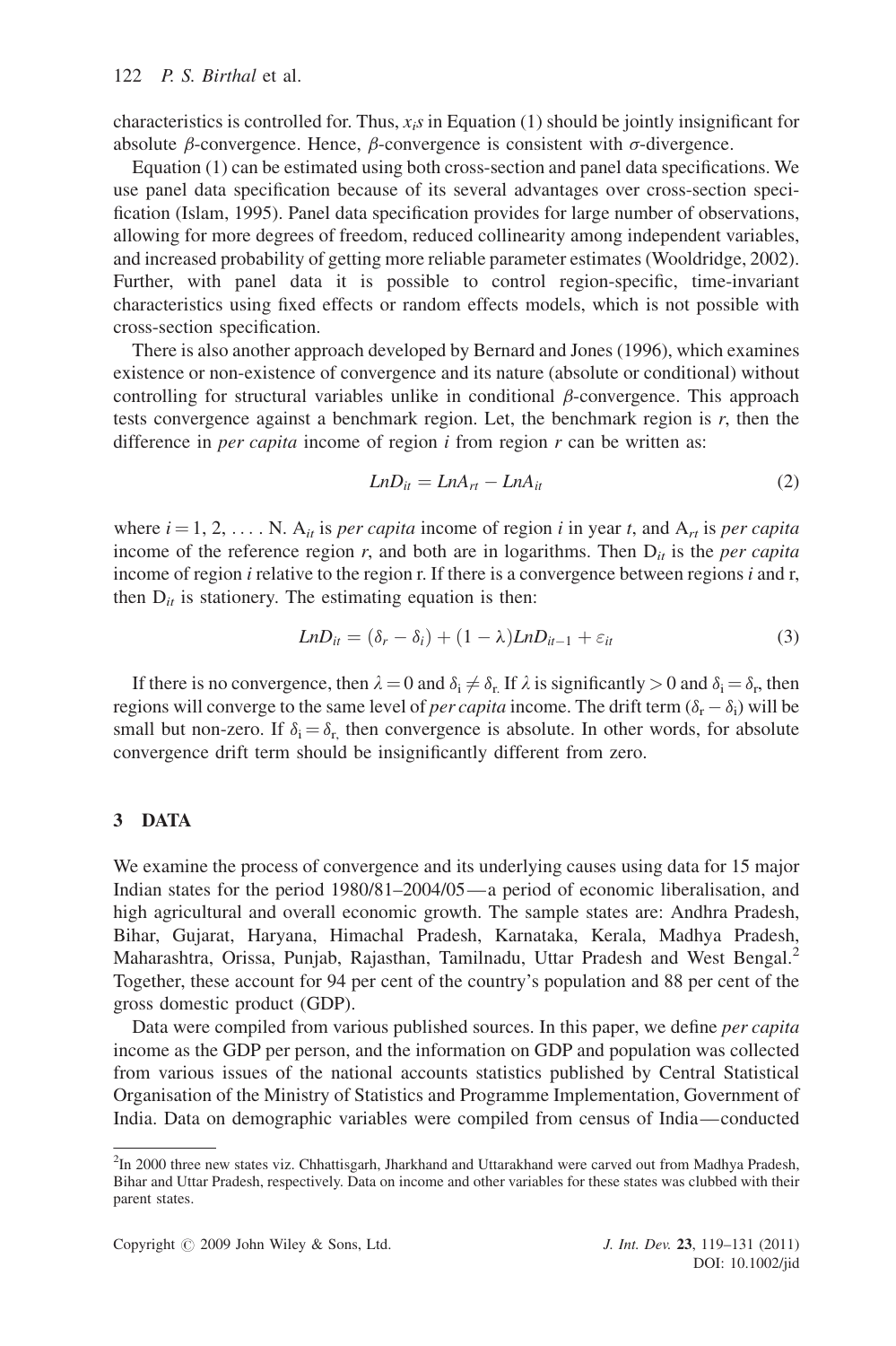decennially by the Government of India. Data related to infrastructure and agricultural technology was collected from the statistical abstracts published by different states.

As we use panel data specification, the entire period from 1980/81 to 2004/05 is divided into five sub-periods- each comprising of 5 years. Thus, the total number of observations for 15 states becomes 75, as against 15 in cross-section specification.

#### 4 GROWTH PERFORMANCE OF STATES, AND CONVERGENCE

#### 4.1 Income Levels and Growth

India's per capita income grew at an annual rate of 3.1 per cent during 1980/81–1991/92 and 3.8 per cent during 1992/93–2004/05 (Table 1). However, the robust growth observed at the national level is not universal, and there are considerable differences in both income levels and growth among states. Bihar, Orissa and Uttar Pradesh have continued to be at the lower end of income distribution, while Punjab, Haryana, Maharashtra and Gujarat remain among rich states. Furthermore, gap between poor and rich states has increased considerably over last 25 years. For instance, the ratio of per capita income of the poorest state Bihar to one of the richest states Punjab has increased to 3.5 in 2003/05 from 2.6 in 1981/83.

Table 1 also compares growth rates of *per capita* income of states for the period 1980/ 81–1991/92 and 1992/93–2004/05. We have taken 1991/92 as the cut-off point because India initiated a major programme of economic reforms in July 1991. Some important observations emerging from a cross-state comparison of income growth before and after reforms are as follows. Income growth of poor states (Bihar, Orissa, Uttar Pradesh and Madhya Pradesh) has remained not only sluggish, 2–3 per cent a year, but also decelerated

|                   |          | Per capita GDP (Rupees) |                 | Annual compound growth rate in <i>per capita</i><br>GDP $(\%)$ |
|-------------------|----------|-------------------------|-----------------|----------------------------------------------------------------|
|                   | 1981/83  | 2003/05                 | 1980/81-1991/92 | 1992/93-2004/05                                                |
| Bihar             | 3773(15) | 5280(15)                | 2.3             | 2.2                                                            |
| Uttar Pradesh     | 4332(14) | 7156(14)                | 2.6             | 1.8                                                            |
| Orissa            | 4407(13) | 7557(13)                | 2.8             | 2.7                                                            |
| Rajasthan         | 4932(12) | 10388(11)               | 3.8             | 2.9                                                            |
| West Bengal       | 5293(11) | 12917(10)               | 2.6             | 5.6                                                            |
| Madhya Pradesh    | 5601(10) | 8955(12)                | 2.1             | 1.9                                                            |
| Karnataka         | 5636(9)  | 14522(6)                | 3.5             | 5.6                                                            |
| Kerala            | 6068(8)  | 14257(8)                | 2.5             | 4.7                                                            |
| Tamilnadu         | 6098(7)  | 15154(5)                | 4.0             | 4.1                                                            |
| Himachal Pradesh  | 6361(6)  | 14347(7)                | 3.5             | 4.7                                                            |
| Andhra Pradesh    | 6470(5)  | 13050(9)                | 2.0             | 4.7                                                            |
| Gujarat           | 7627(4)  | 18735(2)                | 2.8             | 3.7                                                            |
| Maharashtra       | 8035(3)  | 19148(1)                | 3.8             | 3.3                                                            |
| Haryana           | 8826(2)  | 18146(4)                | 4.0             | 3.5                                                            |
| Punjab            | 9927(1)  | 18438(3)                | 3.4             | 2.7                                                            |
| India (15 states) | 5730     | 11767                   | 3.1             | 3.8                                                            |

Table 1. Level and growth in per capita income in Indian states, at 1993/94 prices

Figures in parentheses are ranks of states.

Copyright  $\odot$  2009 John Wiley & Sons, Ltd. J. Int. Dev. 23, 119–131 (2011)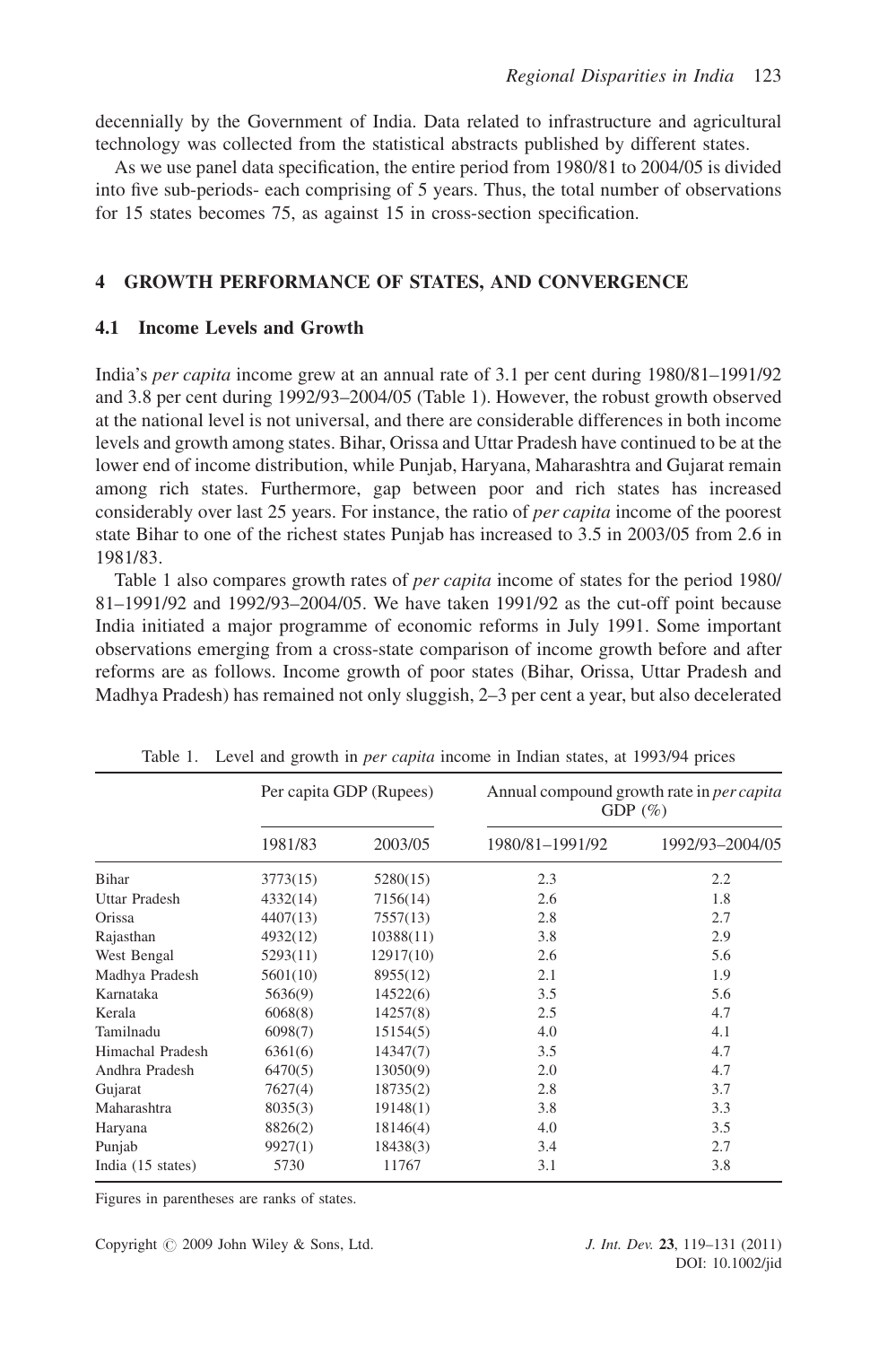marginally during 1992/93–2004/05. Income growth of rich states, except Gujarat, also decelerated in the latter period, but continues to be higher than that of poor states. Deceleration in growth is significant in Punjab and Haryana, where growth has fallen below the national average. In contrast, middle income states experienced rapid income growth after initiation of the economic reforms process in 1991. West Bengal experienced robust growth of 5.6 per cent a year—more than double the growth realised in pre-reform period. Likewise, income growth of Karnataka accelerated to 5.6 per cent after 1991/92 from 3.5 per cent since 1980/81. Kerala, Himachal Pradesh and Andhra Pradesh also experienced accelerated growth in their *per capita* incomes after 1991/92, closer to five per cent a year. Per capita income of Tamilnadu grew consistently at about four per cent a year throughout the last 25 years.

## 4.2 Convergence in Per Capita Income

The general pattern emerging from data presented in Table 1 is that the poor states have lagged behind and showed no tendency of acceleration or deceleration, the rich states faced a deceleration and the middle income states experienced robust yet accelerating growth in their per capita incomes. Has this pattern of income growth led to convergence or divergence among Indian states? First, we investigate this through the lens of  $\sigma$ convergence. Figure 1 plots standard deviation in logarithm of *per capita* incomes of states for the period 1980/81—2004/05. The standard deviation increased from 0.26 in 1980/81 to 0.40 in 2004/05 indicating a clear tendency of divergence in income levels across states. This tendency was stronger in the initial years of economic reforms; the standard deviation grew 2.6 per cent a year during 1991/92–1997/98 as against 1.3 per cent during 1980/81– 1991/92 and 1.6 per cent during 1997/98–2004/05.

We further investigate existence or non-existence of convergence and its nature (absolute or conditional) using Bernard-Jones' approach. We regress deviation in logarithm of *per capita* income of state  $i$  in year  $t$  from the logarithm of *per capita* income



Figure 1. Dispersion of per capita income across Indian states, 1980/81–2004/05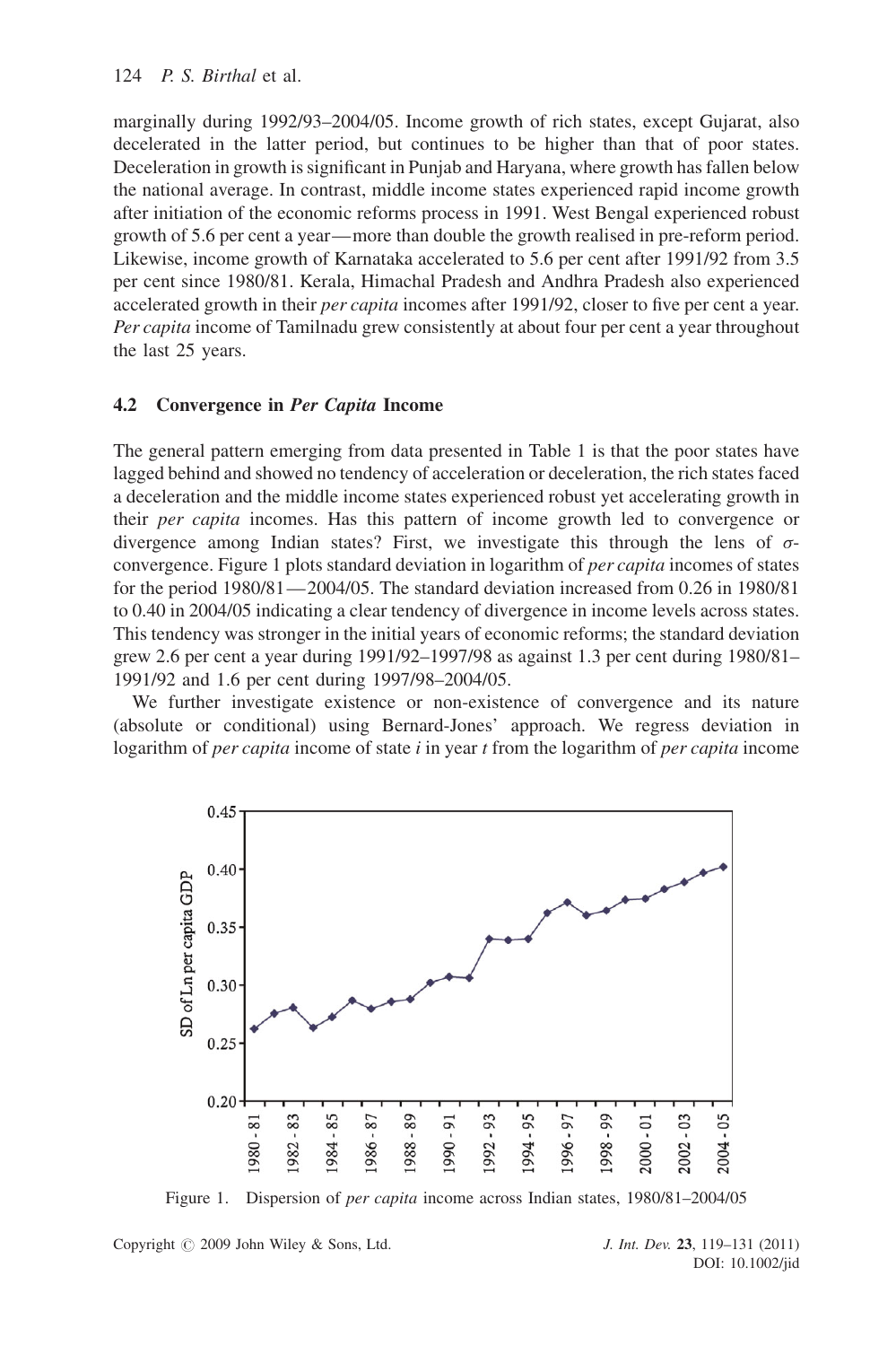of benchmark state r  $(D_{ii})$  on the lagged deviation  $(D_{ii-1})$ . Here, we consider Punjab as benchmark state because of its continued top rank in income hierarchy for most of the times during last 25 years, Using generalised least squares, we estimated fixed and random effects models, and based on Hausman test we chose the fixed effects model. The estimated fixed effects equation is:

$$
LnD_{it} = 0.0744 + 0.8507 LnD_{it-1}
$$
  
(*t* = 4.22)<sup>\*\*\*</sup> (*t* = 25.60)<sup>\*\*\*</sup>  
R<sup>2</sup> = 0.6713, F-statistic = 655.58

Coefficient of the lagged deviation in *per capita* income,  $D_{it-1}$  is an estimate of  $(1 - \lambda)$  in Equation (3), and is significant at less than 1 per cent level. Value of  $(1 - \lambda)$  is 0.85, meaning that  $\lambda > 0$ . This suggests that there is a convergence in income levels across Indian states, but convergence is not absolute. For absolute convergence, drift  $(\delta_r - \delta_i)$  or constant term should be insignificantly different from zero, which it is not in the estimated equation. It takes a value of 0.074 and is significant at less than one per cent level. This implies that convergence is conditional. In other words, for convergence to occur there is a need for measures that enable poor states to catch-up with rich states.

Lack of convergence in income levels can be explained by differences in physical infrastructure, human capital, technology, institutions, etc. across states. Availability of good quality public infrastructure is considered crucial to improving access to markets, to reducing transportation and transaction costs, to improving general quality of life and to stimulating private investment. Further, education is widely recognised as an important source of economic growth. By improving skills and capabilities to adopt new technologies, innovations and information it enhances economic growth. To capture effects of infrastructure and education on income growth we use road length per sq.km. of geographical area (ROAD) and per cent literate population (LITERACY) respectively as explanatory variables in convergence regressions.

Differences in production structure can also explain the differences in both income levels and growth rates across states. Generally, the economies dominated by agriculture grow slowly, because of low labour productivity in agriculture. There are two candidates to represent production structure of a region: (i) share of agriculture in GDP, and (ii) proportion of workforce engaged in agricultural sector. In convergence regressions, some studies have taken share of agriculture in GDP as a conditioning variable (Bajpai and Sachs, 1996; Nagaraj et al., 1998; Rao et al., 1999;), while others have included share of agricultural workforce in total workforce (Thirtle et al., 2003; Self and Grabowski, 2007). In India the share of agriculture in GDP declined considerably but not as much in the workforce (Table 2). In the poor states, employment pressure on agriculture continues to be very high than in the rich states, indicating the presence of disguised or underemployment there. In other words, labour productivity in agriculture in these states is low and also growing slowly (Ramaswamy, 2007). In this context, Gardner (2005) puts that most of the poor and seemingly underemployed people in developing countries live in rural areas, hence path to rural development must overcome insufficiency of un-remunerative employment where the employment pressure on agriculture is very high. Hence, we prefer including share of agricultural workforce (AGWORK) as the conditioning factor in our convergence regressions.

The barrier of low labour productivity in agriculture to economic growth can be overcome through growth-enhancing labour-intensive technologies at least in the short run. In the past, this has happened in many developing countries where biochemical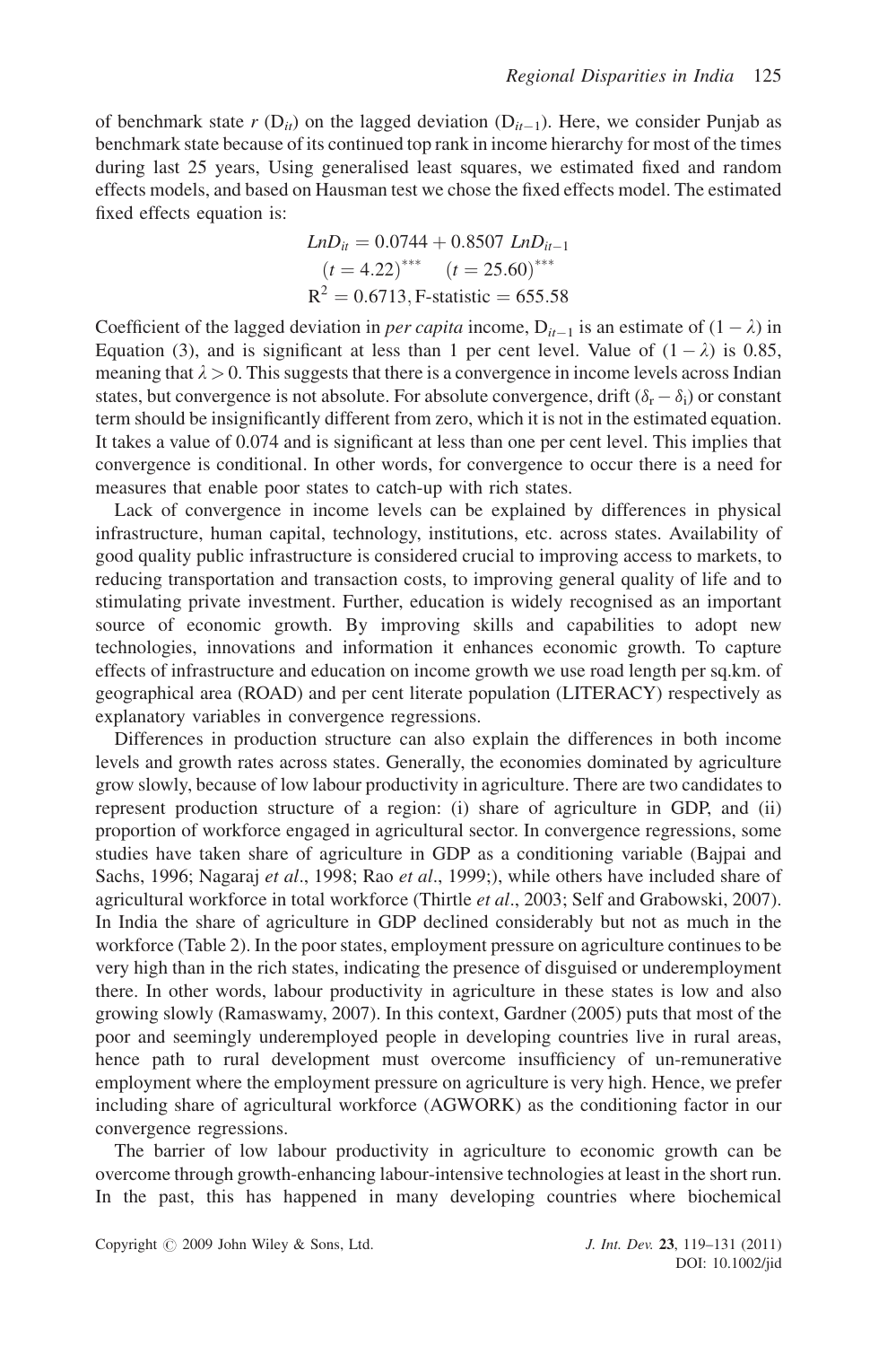#### 126 P. S. Birthal et al.

|                   |         | Share of agriculture in GDP<br>$(\%)$ , at 1993/94 prices |      | Share of agriculture in<br>total workforce $(\%)^*$ |
|-------------------|---------|-----------------------------------------------------------|------|-----------------------------------------------------|
|                   | 1981/83 | 2003/05                                                   | 1981 | 2001                                                |
| Bihar             | 43.6    | 30.7                                                      | 79.1 | 77.6                                                |
| Uttar Pradesh     | 44.4    | 30.4                                                      | 74.5 | 69.2                                                |
| Orissa            | 44.8    | 23.6                                                      | 74.7 | 68.1                                                |
| Rajasthan         | 43.7    | 24.9                                                      | 68.9 | 67.8                                                |
| West Bengal       | 27.3    | 21.6                                                      | 55.0 | 47.7                                                |
| Madhya Pradesh    | 36.4    | 24.4                                                      | 76.2 | 75.5                                                |
| Karnataka         | 40.0    | 17.3                                                      | 65.0 | 58.1                                                |
| Kerala            | 31.2    | 12.7                                                      | 41.3 | 23.7                                                |
| Tamilnadu         | 23.8    | 12.9                                                      | 60.9 | 52.1                                                |
| Himachal Pradesh  | 31.1    | 17.8                                                      | 70.8 | 69.7                                                |
| Andhra Pradesh    | 38.4    | 23.5                                                      | 69.5 | 65.2                                                |
| Gujarat           | 36.3    | 16.2                                                      | 60.1 | 52.7                                                |
| Maharashtra       | 22.3    | 10.5                                                      | 61.8 | 56.5                                                |
| Haryana           | 47.9    | 27.8                                                      | 60.8 | 52.6                                                |
| Punjab            | 48.6    | 36.9                                                      | 58.0 | 40.4                                                |
| India (15 states) | 37.2    | 21.3                                                      | 66.5 | 58.2                                                |

Table 2. Share of agriculture in GDP and employment in Indian states

- Compiled from Census of India, 1981 and 2001.

technologies based on improved seeds, fertilizers and pesticides could accelerate agricultural growth and thereby labour productivity (Gardner, 2005; Self and Grabowski, 2007). Empirical literature uses a number of proxies like investment in agricultural research, total factor productivity, area under high yielding varieties and fertiliser consumption for technological progress. We use fertiliser consumption per ha of net sown area (FERT) to assess the role of agricultural technology in economic growth.

In Figure 1, we noticed a clear evidence of rising regional disparities in India after initiation of economic reforms programme in 1991, and more so in the initial years of reforms. To see whether economic reforms have significantly contributed to rise in disparities we include a dummy variable for reforms (REFORMS) in the convergence equations, which takes a value 1 for the years after 1991/92, zero otherwise.

Using econometric specification in Equation  $(1)$  we regressed panel growth rates of *per* capita income of states on their initial levels of *per capita* income and other variables described above using generalised least squares method. Based on Hausman test we chose fixed effects model over random effects model. Results are presented in Table 3.

Specifications I and II of Equation (1) in Table 3 provide estimates of unconditional  $\beta$ convergence. Coefficient of initial *per capita* income (PGDP) in specification I is positive and significant at less than five per cent level, indicating existence of unconditional  $\beta$ divergence among Indian states. In specification II we include dummy variable for reforms together with *per capita* income. Coefficient of REFORMS is negative and insignificant. But, this influences the convergence process; coefficient of *per capita* income though remains positive, turns out to be insignificant. Thus, tentatively we may infer that economic reforms have not been able to cause convergence among Indian states. This is also observed from Figure 2 that plots growth in *per capita* income of states for the entire period (1980/81) to 2004/05) against their initial levels of *per capita* income.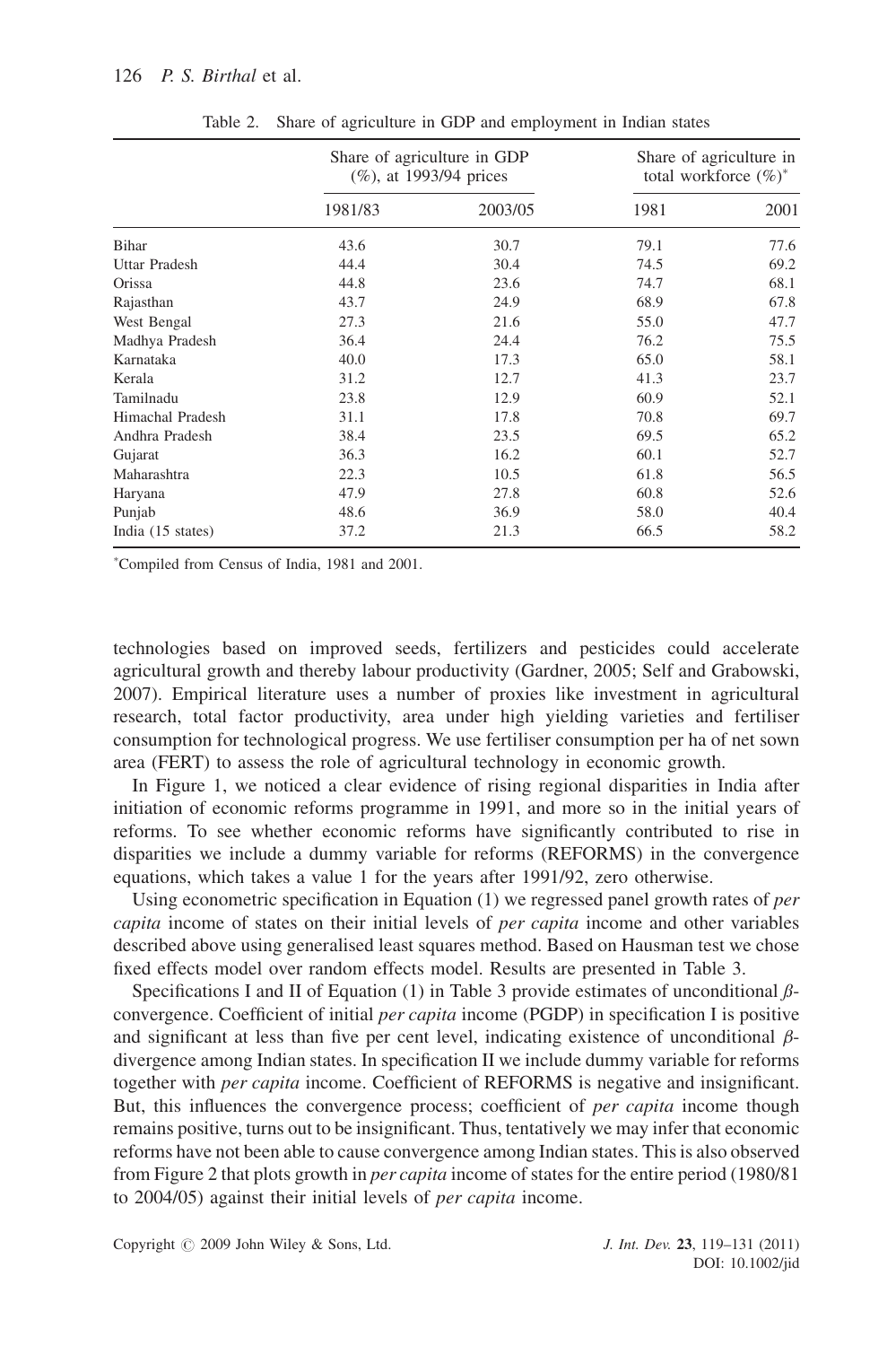|                     |                     |                                                                                                       | Table 3. Determinants of income growth and convergence |                       |                                   |                                 |
|---------------------|---------------------|-------------------------------------------------------------------------------------------------------|--------------------------------------------------------|-----------------------|-----------------------------------|---------------------------------|
| ariable             |                     |                                                                                                       |                                                        |                       |                                   |                                 |
| In PGDP             | $0.0198 (2.458)$ ** | 0.0199(1.485)                                                                                         | $-0.0041(0.315)$                                       | $-0.0221(1.290)$      | $-0.0406$ $(2.293)$ <sup>**</sup> | $-0.0475$ $(2.727)$ ***         |
| Jn ROAD             |                     |                                                                                                       | $0.0527(4.484)^{***}$                                  | $0.0407 (3.175)$ ***  | $0.0432(3.447)$ ***               | $0.0414$ $(3.245)$ ***          |
| <b>ITERACY</b>      |                     |                                                                                                       |                                                        | $0.00098$ $(1.869)^*$ | $0.00094(1.919)^{*}$              | 0.00047 (0.767)                 |
| AGWORK              |                     |                                                                                                       |                                                        |                       | $-0.0017$ (1.769)*                | $-0.0022$ (2.226) <sup>**</sup> |
| INHI n.             |                     |                                                                                                       |                                                        |                       |                                   | $0.0189$ $(1.910)^*$            |
| REFORMS             |                     | $-0.00005(0.008)$                                                                                     | $-0.00562$ (1.027)                                     | $-0.0096$ (1.709)*    | $-0.0086(1.575)$                  | $0.0154 (2.769)$ ***            |
| No. of observations |                     | 75                                                                                                    | 75                                                     | 75                    | 75                                | 75                              |
| R-squared           | 0.3364              | 0.3364                                                                                                | 0.4366                                                 | 0.4689                | 0.5018                            | 0.5335                          |
| Adjusted R-squared  | 0.1677              | 0.1534                                                                                                | 0.2685                                                 | 0.2983                | 0.3297                            | 0.3607                          |
| F-statistic         | $1.99***$           | $1.84***$                                                                                             | $2.60***$                                              | $2.75***$             | $2.92***$                         | $3.09***$                       |
| Log-likelihood      | 206.61              | 206.616                                                                                               | 212.752                                                | 214.971               | 17.368                            | 219.829                         |
|                     |                     | Figures in parentheses are t-values. ***, *** and * denote significance at 1, 5 and 10% respectively. |                                                        |                       |                                   |                                 |

Regional Disparities in India 127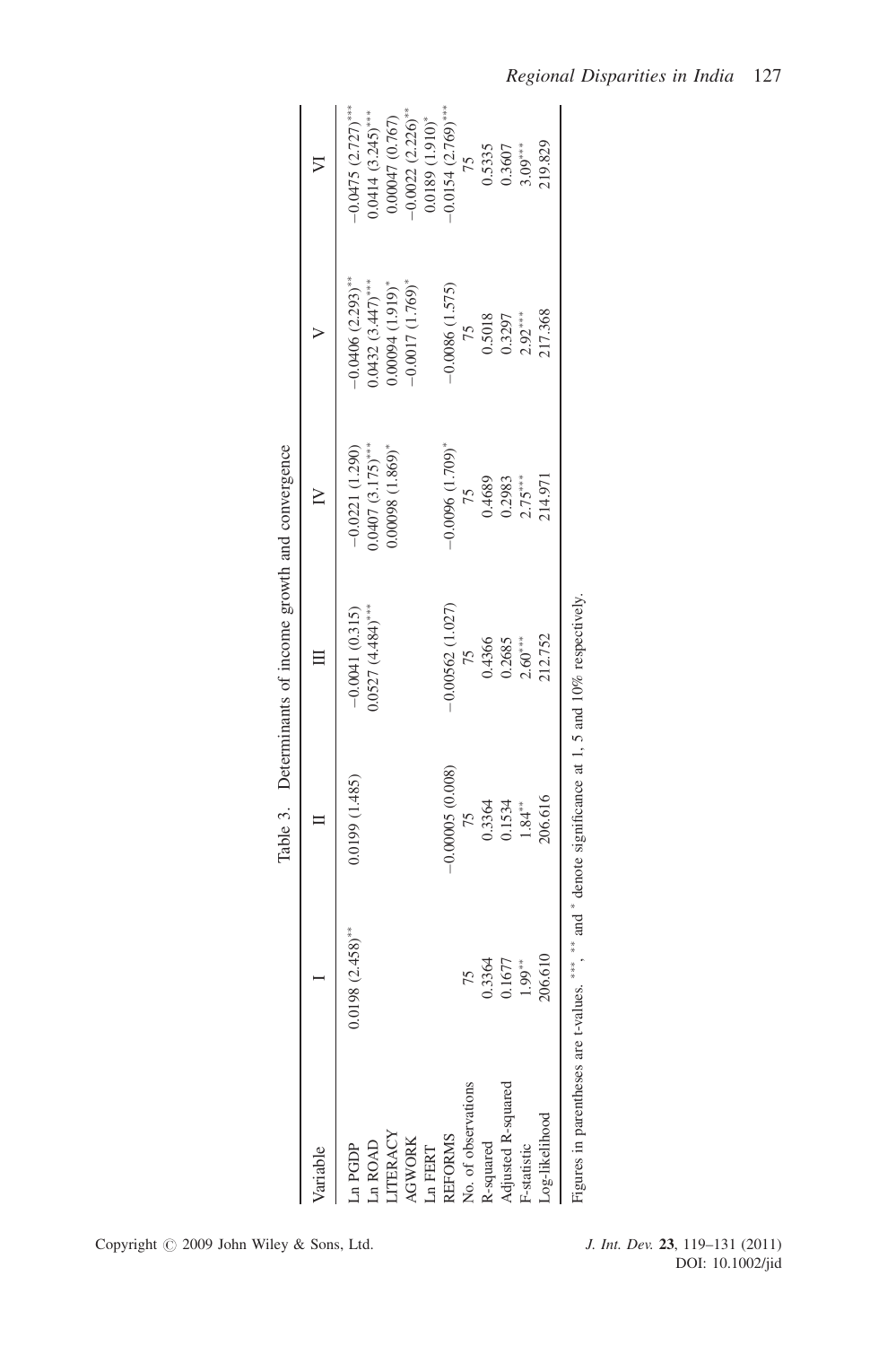

Figure 2. Relationship between growth rates in *per capita* income of states and their initial levels of per capita income

In specifications III–VI in Table 3 we identify factors leading to convergence. First, we look at the role of physical infrastructure and human capital, which have been widely reported to be important determinants of growth. In specification III, road density (ROAD) carries a positive and highly significant sign. Likewise, in specification IV, human capital variable, LITERACY is positive and significant at 10 per cent. These results suggest that investment in public infrastructure and human capital is critical to enhance economic growth. Further, with these variables in specification III and IV the coefficient of *per capita* income becomes negative although remains insignificant, indicating that investment in physical infrastructure and human capital alone cannot cause convergence.

We had hypothesised that high employment pressure on agriculture is one of the most important barriers to convergence in economic growth. If indeed it is so, the variable agricultural workforce should have a negative relationship with income growth in convergence equation. In specification V we find the coefficient of this variable (AGWORK) significantly less than zero. In this specification, the coefficient of *per capita* income also becomes strongly negative. This lends support to our hypothesis that very high employment pressure on agriculture is indeed an important barrier to economic growth and thereby to convergence across states. In other words, if poor states were to catch-up with rich states, it is imperative to strengthen linkages of agriculture with non-agricultural sectors through labour market by speeding-up the process of transfer of labour from agriculture to non-agricultural sectors in the poor states.

Role of technology in enhancing agricultural and economic growth is well-recognised in India. States like Punjab and Haryana, which have very high adoption rates of bio-chemical technologies, have also experienced rapid agricultural as well as overall economic growth, except in recent years. In specification VI the coefficient of fertilizer appears positive and significant at 10 per cent, and the significance level of other variables (except LITERACY) also improves. Coefficient of *per capita* income increases in magnitude and becomes significant at less than one per cent level. This implies that raising agricultural productivity through technological advances is important to accelerate economic growth of lagging states so as they can catch-up with rich states.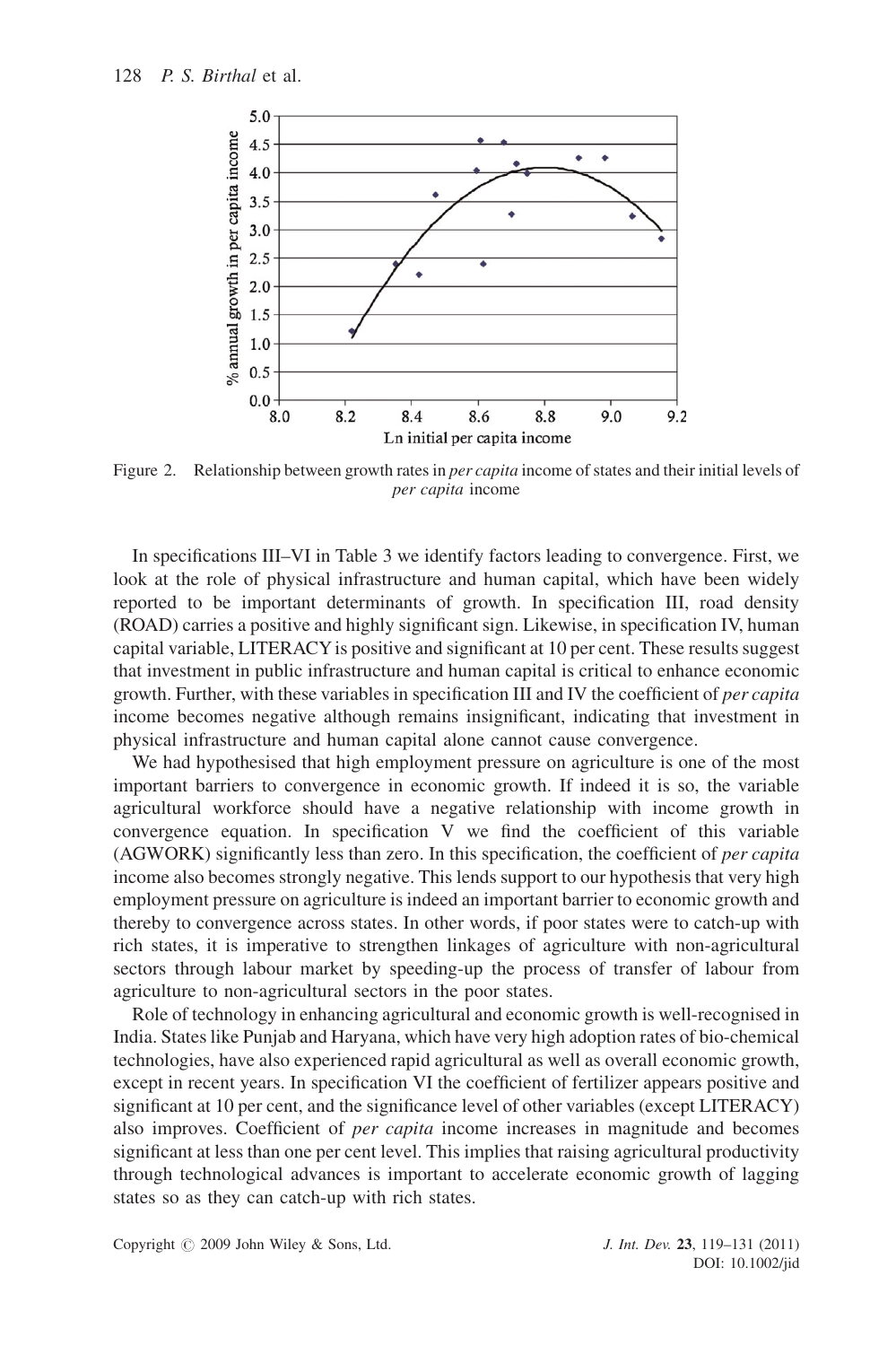Finally, we revisit the role of economic reforms in the process of convergence. Coefficient of the dummy variable for reforms (REFORMS) appears negative in all the specifications of equation 1, but turns out to be highly significant in specification VI that contains full set of the variables conditioning the growth. This is expected, because growth in *per capita* income of most rich states decelerated considerably and the poor states also did not show any improvement in their growth after initiation of the economic reforms process.

### 5 CONCLUDING REMARKS

The purpose of this paper was to investigate convergence and catch-up among Indian states during 1980/81–2004/05 and examine the role of agricultural conditions in this process. During this period, income growth accelerated in middle income states, decelerated in most rich states and neither accelerated nor decelerated in poor states. However, we find no evidence of  $\sigma$ -convergence as well as absolute  $\beta$ -convergence in income levels across Indian states, indicating no tendency of states to converge to an identical steady state. In contrast, we find robust evidence of conditional  $\beta$ -convergence. After controlling for crossstate structural factors, that is physical infrastructure, human capital and agricultural conditions the poor states were found to grow faster and catch-up with the rich states. Both road density and literacy—proxy for physical infrastructure and human capital respectively, have a significant positive relationship with income growth, implying that investment in physical infrastructure and human resources is critical to enhance economic growth in poor states.

Investment in physical infrastructure and human resources alone however does not appear to be sufficient for convergence. This needs to be accompanied by an improvement in agricultural conditions in particular with regard to employment pressure and technological change. Agriculture engages about 58 per cent of country's total workforce, which indeed is one of the most important barriers to improving labour productivity in agriculture and economic growth of states having high employment pressure on agriculture. Thus, for convergence it is imperative to reduce employment pressure on agriculture by improving labour market linkages of agriculture with non-agricultural sectors. Further, fuelled by technological change Indian agriculture although has taken rapid strides there remain considerable regional imbalances in technology adoption. Our results suggests that technology-led intensification of agriculture would promote agricultural as well as overall economic growth and speed up process of convergence.

#### **REFERENCES**

- Aiyar S. 2001. Growth theory and convergence across Indian states—a panel study. In *India at the* Crossroads: Sustaining Growth and Reducing Poverty, Callen T, Reynolds P, Towe C (eds). International Monetary Fund: Washington DC: 143–168.
- Bajpai N, Sachs JD. 1996. Trends in Inter-state Inequalities of Income in India (Development Discussion Paper No. 528). Harvard Institute for International Development, Harvard University.
- Barro RJ. 1991. Economic growth in a cross section of countries. Quarterly Journal of Economics 106(2): 407–443.

Barro RJ, Sala-i-Martin X. 1995. Economic Growth. McGraw-Hill: New York.

Copyright  $\odot$  2009 John Wiley & Sons, Ltd. J. Int. Dev. 23, 119–131 (2011)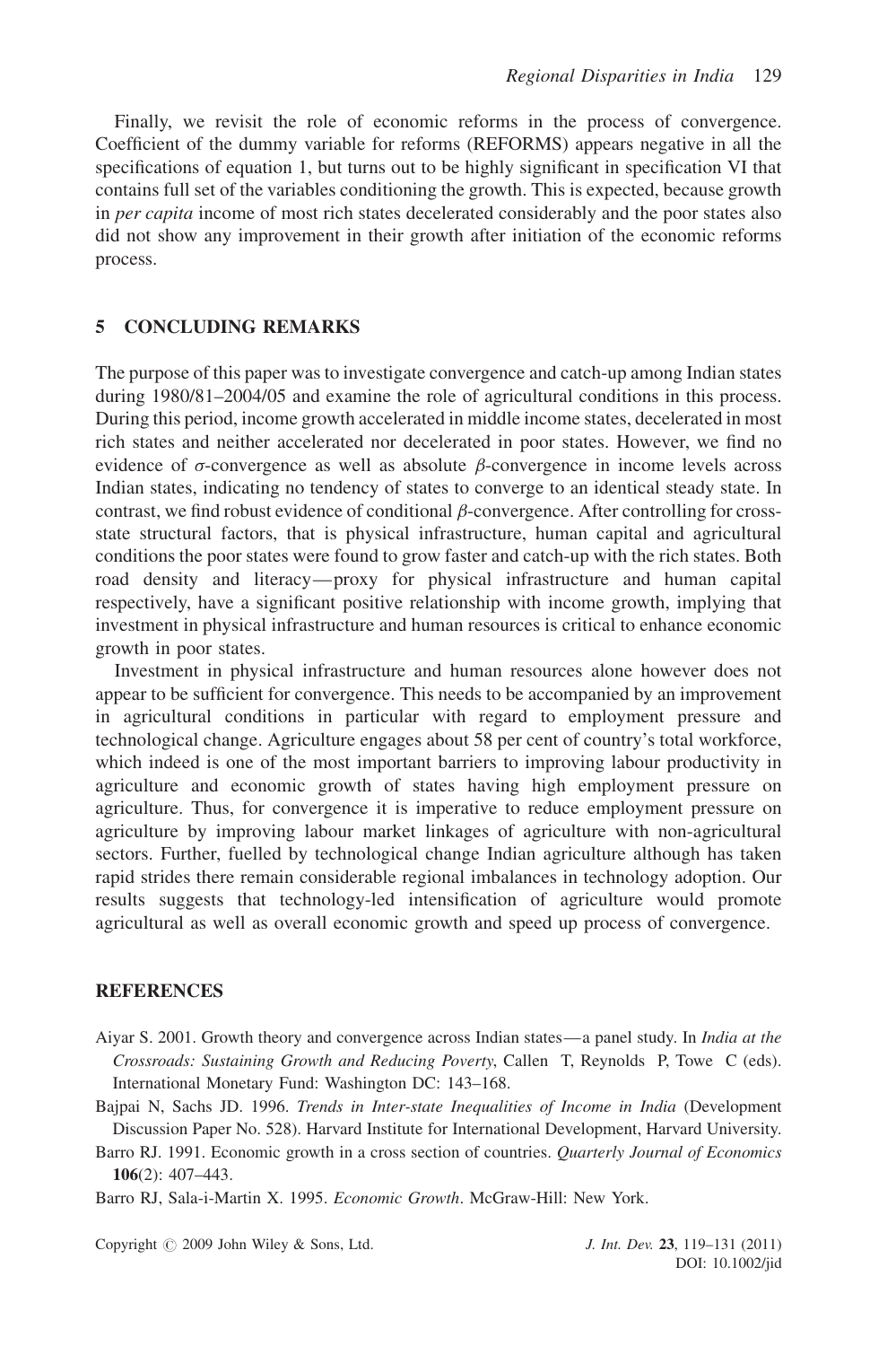- Bernard AB, Jones CI. 1996. Productivity across Industries and countries: time series theory and evidence. The Review of Economics and Statistics 78(1): 135–146.
- Bhattacharya BB, Sakthivel S. 2004. Regional growth and disparity in India: comparison of pre- and post-reform decades. Economic and Political Weekly 39(10): 1071–1077.
- Cashin P, Sahay R. 1996. Regional economic growth and convergence in India. Finance and Development 33(1): 49–52.

Gardner B. 2005. Causes of rural economic development. Agricultural Economics 32 (s1): 21–41.

- Hirschman AO. 1958. The Strategy of Economic Development in Developing Countries. Yale University Press: New Haven, Connecticut, USA.
- Hazell P, Roell A. 1983. Rural Growth Linkages: Household Expenditure Patterns in Malaysia and Nigeria. International Food Policy Research Institute (Research Report 41), Washington, D.C.
- Hazell P, Haggblade S. 1991. Rural-urban growth linkages in India. Indian Journal of Agricultural Economics 46(4): 512–529.
- Isabelle T, Gardner B. 2007. Agriculture in economic development: primary engine of growth or chicken and egg? American Journal of Agricultural Economics 89(5): 1145–1151.
- Islam N. 1995. Growth empirics: a panel data approach. *Quarterly Journal of Economics* 110(4): 1127–1170.
- Johnson BF, Mellor JW. 1961. The role of agriculture in economic development. American Economic Review 51(4): 566–593.
- Kuznets S. 1968. Toward a Theory of Economic Growth with Reflections on the Economic Growth of Nations. Norton: New York.
- Lewis WA. 1954. Economic development with unlimited supplies of labor. The Manchester School of Economics and Social Studies 22(2): 139–191.

Mellor JW. 1976. The New Economics of Growth. Cornell University Press: Ithaca NY.

- Nagaraj RA, Varoudakis A, Veganzones M. 1998. Long-Run Growth Trends and Convergence Across Indian States. (Working Paper No. 131). OECD Development Centre.
- Nayyar G. 2008. Economic growth and regional inequality in India. Economic and political Weekly 43(6): 58–67.
- Purfield C. 2006. Mind the Gap- Is Economic Growth in India Leaving Some States Behind? International Monetary Fund (IMF Working paper WP/06/103): Washington DC.
- Ramaswamy KV. 2007. Regional dimension of growth and employment. Economic and Political Weekly 42(49): 47–56.
- Ranis G, Fei JC. 1961. A theory of economic development. American Economic Review 51(4): 533– 565.
- Rao MG, Shand RT, Kalirajan KP. 1999. Convergence of incomes across Indian states. Economic and Political Weekly 34(13): 769–778.
- Sachs JD, Bajpai N, Ramiah A. 2002. Understanding Regional Economic Growth in India. Centre for International Development (CID Working paper No. 88.): Harvard University.
- Self S, Grabowski R. 2007. Economic development and the role of agricultural technology. Agricultural Economics 36(3): 395–404.
- Thirtle C, Piesse J, Lin L. 2003. The impact of research-led agricultural productivity growth on poverty reduction in Africa, Asia and Latin America. World Development 31(12): 1959–1975.
- Tiffin R, Irz X. 2006. Is agriculture the engine of growth? Agricultural Economics 35(1): 79–89.
- Timmer CP. 1996. Food Security Strategies: The Asian Experience. Harvard Institute for International Development: Cambridge, Mass.
- Timmer CP. 2002. Agriculture and economic development. In Handbook of Agricultural Economics, Vol. 2 Gardner B, Rausser G (eds). Elsevier: Philadelphia: 1487–1546.